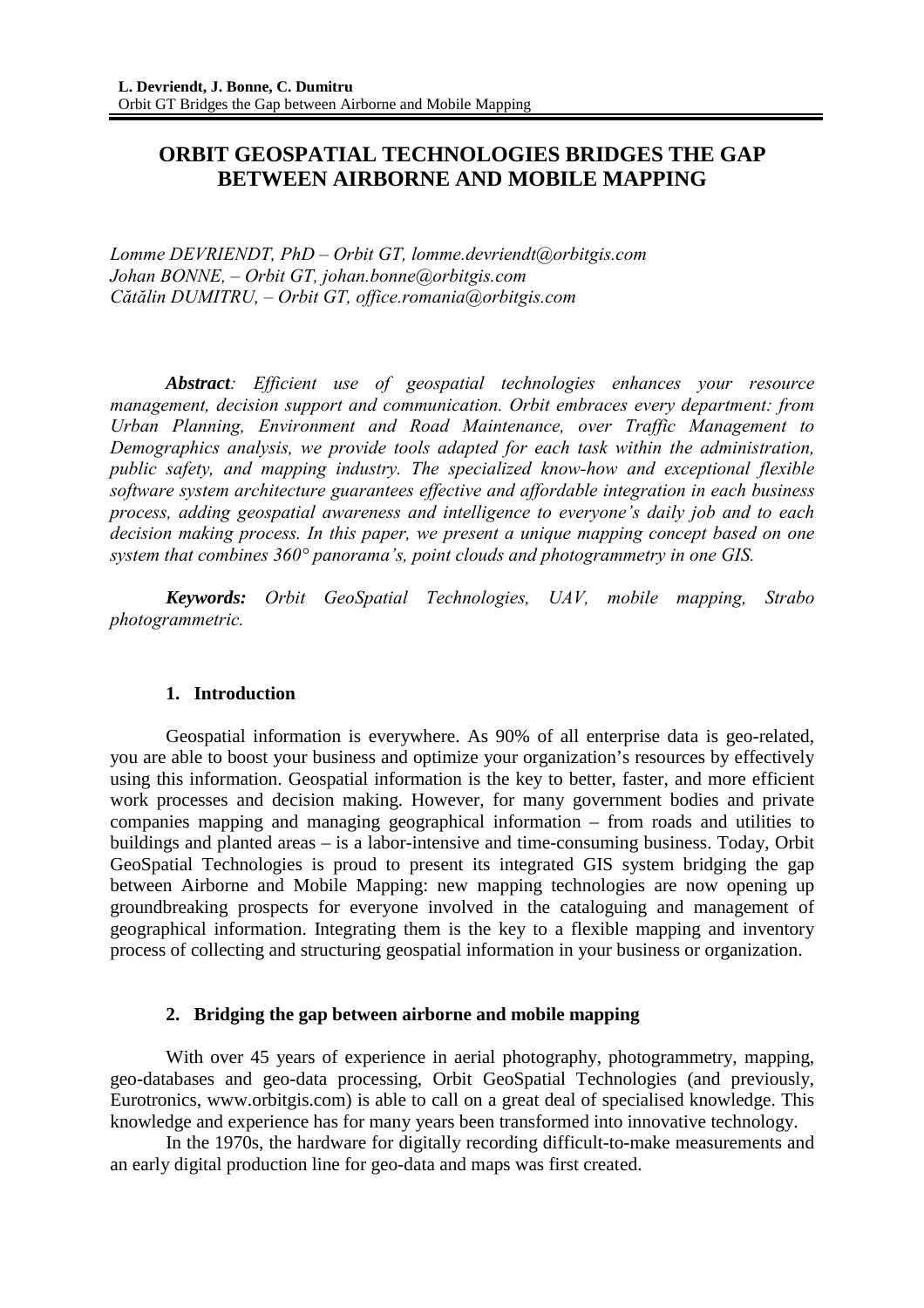The 1980s brought newly structured software for photogrammetric production, with the unique support for the first relational databases.

This resulted, in the 1990s, in a highend geographic information system that could be applied to all GIS usage. In the second half of that decade, the development of PC hardware made it possible to bring this complex technology to everyone's desktop.

The first years of the 21st century brought us the desktop integration of generic GIS applications, geo-databases and photogrammetric applications. Now we are adding lowaltitude mapping with UAVs and mobile mapping with panoramic images and scatter diagrams.

#### **Bridging and Integrating technologies**

The technology for gathering data has evolved in spectacular fashion in recent years. In particular, mobile recording is now in full swing.

All of these technologies stem from the basic principles of photogrammetry. Through the knowledge, experience and software specialisation already in place, Orbit GT is the only provider able to bridge the gap between classic photogrammetry, based on photos taken from great altitude, low-altitude photogrammetry, and photo-recording from standing height (panoramic or other images from mobile mapping). Until now, the manual surveying and mapping of buildings, roads, utilities, or planted areas has been a thorn in the side of many companies and government departments. Today, Mobile Mapping technology and UAV imagery enables geographical information to be gathered and interpreted particularly quickly and cost-effectively, ranging from civil infrastructures to complete industrial sites. Now in just a matter of hours, hundreds of kilometers can be mapped by mobile mapping technologies or at and in any time an inaccessible terrain can be mapped from the air by highresolution UAV imagery.

#### **High- and low-altitude Mapping**

The Orbit Strabo Photogrammetry package covers all tasks in photogrammetric mapping. Assisted by user friendly administration tools, Strabo manages and optimizes many formats of digital imagery and converts any project to a flexible mapping environment. Stereo Viewing and Softcopy tools are GIS integrated, gaining access to a full range of editing tools and data access. Data processing tools include bundle block adjustment, automated tie-point matching, dynamic roaming through stereo-models, orthorectification, mosaicing and stitching, DEM creation and 3D viewing. Focused on taking images from a UAV, Orbit GT has developed its photogrammetric software fully enabled to process fully automatic high resolution UAV images.



Fig. 1. Using Strabo Photogrammetry package to create stereo imagery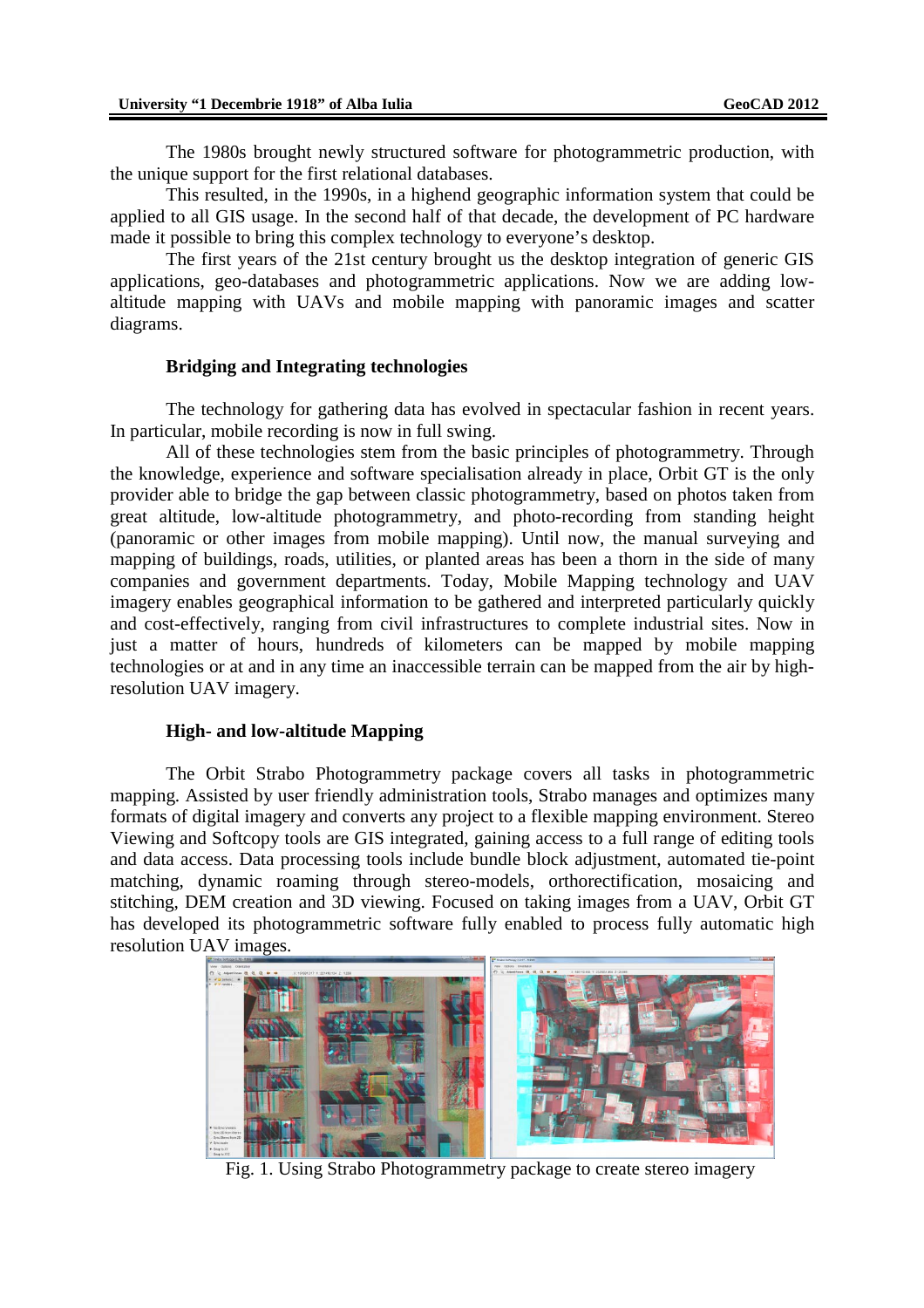## **UAV Low-Altitude High-resolution Mapping**

UAVs made it possible to - fairly low cost and not affected by weather or seasons produce aerial photos and metrically correct orthophotographs. In this way, Orbit GT fully equiped the Microdrone (MD4-1000 and MD4-200) with GIS mapping software for lowaltitude high-resolution mapping. The excellent qualities of the Microdrone make this minihelicopter the best device of its kind for this type of application: usable immediately and everywhere, right here and now, high stability and outstanding GPS positioning, highresolution cameras. The Orbit Microdrone Airborne Mapping extension enables a flight plan to be calculated immediately on site, so that the Microdrone can be sent to precise locations to take aerial photos. The device takes all of its photographs fully automatically. The results can be processed immediately with the Orbit Strabo photogrammetric applications into a stereo image and/or orthophotograph. This creates super-detailed aerial photo images that are ideal for recording small objects.



Fig. 2. Combining UAV 2D aerial images with 3D images in the same photogrammetry-GIS package (city project Hanoi, Vietnam 2011)

The use of Orbit GT UAV mapping capabilities is illustrated in many cases. In what follows, we go into more details concerning two Orbit GT UAV projects: (i) a sophisticated digital cemetery management system and (ii) surface mine mapping.

 (i) Managing different cemeteries and thousands of burial plot concessions is no easy task: the issue of cemetery management is becoming increasingly complex for cities nowadays. However, the move to a digital cemetery management is more than just entering concession details in an administrative application. Digital cemetery management is an essential tool for building a vision of the future. Having a graphic overview, showing available capacity, tells us how we can implement our future approach and management of the cemetery and gives the possibility to inform the citizens via the usual 'e-way'.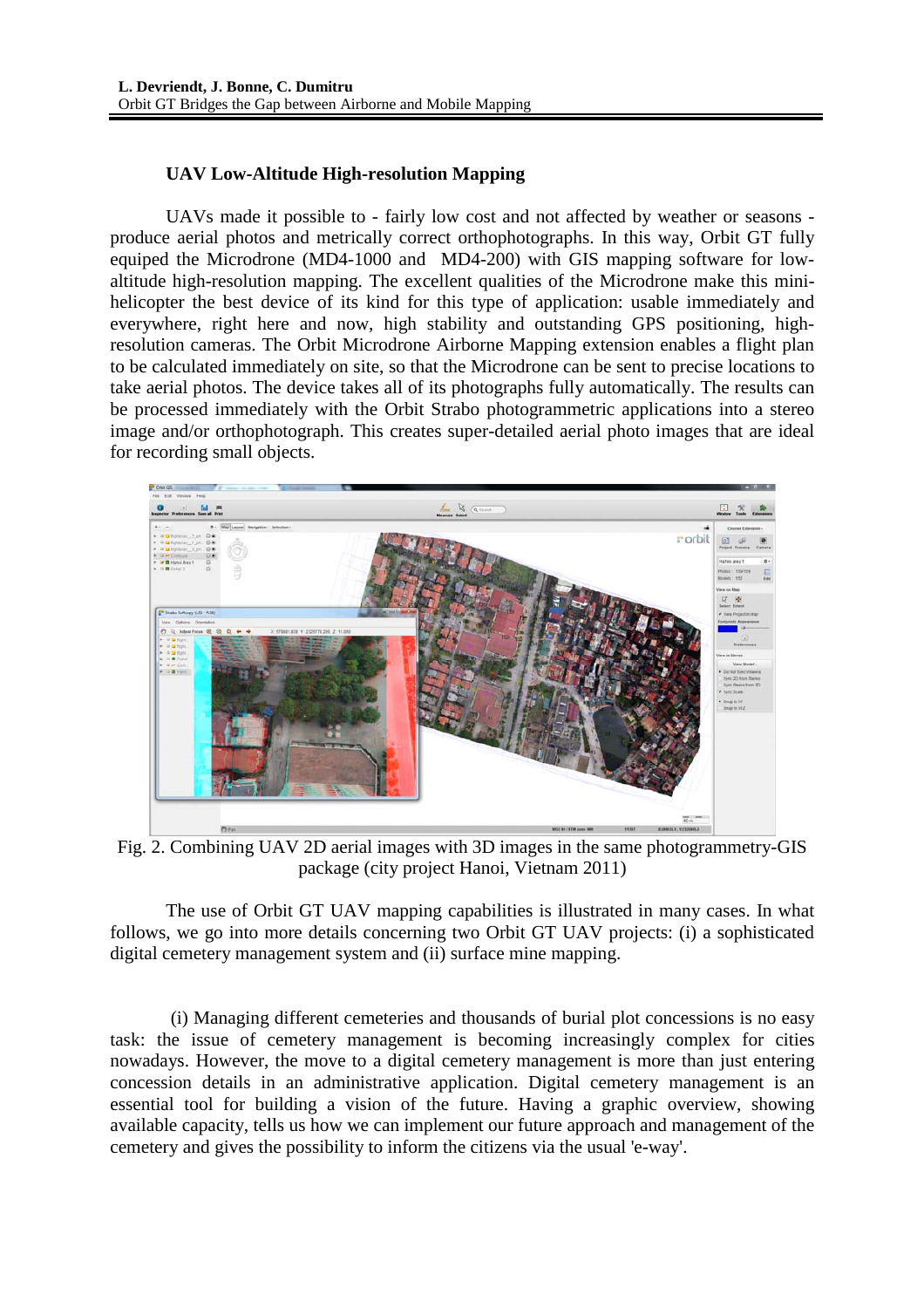

Fig. 3. From High-resolution digital aerial photograph to the vector spatial plan

Orbit GT developed the Microdrone to produce quickly on an ad hoc basis a high-resolution digital aerial photograph of the cemetery. Working from a height of approximately 60 metres, the Microdrone photographs the graveyard in a pattern that covers the whole area. The flight path is automatically calculated in OrbitGIS and uploaded to the Microdrone, which then undertakes the calculated photo flight totally automatically and autonomously, producing a high-quality aerial shot of the whole area. After the flight, post-processing is carried out in OrbitGIS, creating an orthophotograph. The result is an aerial photograph that can be used for measurements, with a pixel resolution of less than one centimetres. This aerial shot provides a usable base for pinpointing headstones and the surrounding elements: a complete GIS system can be build and put online. A spatial plan can then be produced based on this accurate aerial photograph. In addition to gravestones, other surrounding elements, such as paths and green areas, can be mapped, all of which contributes to a map or plan that is clearly laid out and easy to read. Having a detailed photo of the graveyard does more than merely pinpoint headstones – it is also very useful in managing the green areas and other assets at the location. It's a technique that is also of value for the architect when it comes to designing a new cemetery.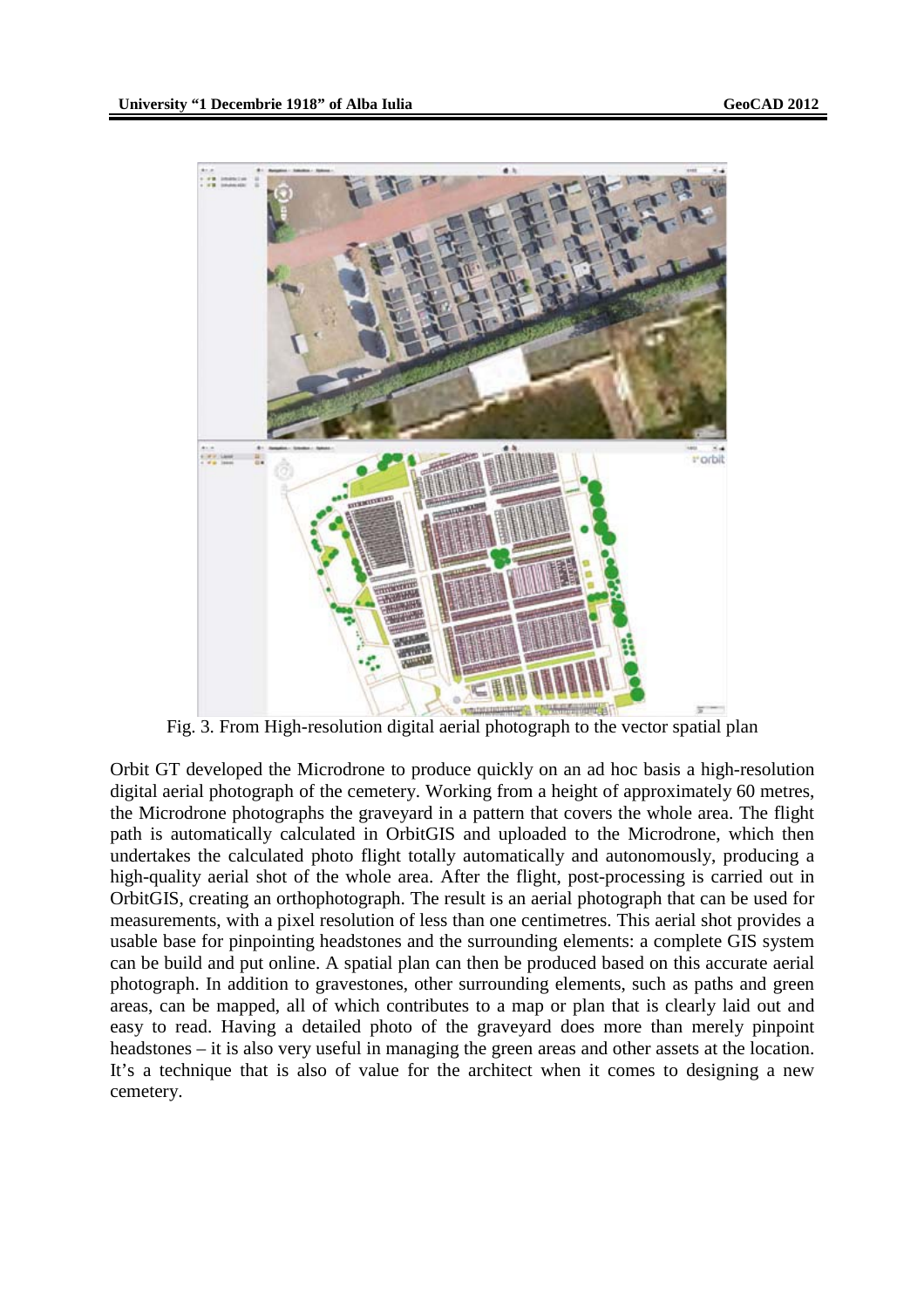

Fig. 4. Integrated GIS system for cemetery management based on UAV captured images

(ii) It is extremely important for the mining industry to be able to monitor production closely. It can even be a matter of life or death for the technology or methodology used when operating an above-ground mine to be assessed quantitatively and qualitatively on an ongoing basis. Companies need to keep improving these technologies by deploying increasingly sophisticated bulldozers and other extraction equipment. As a result of their sometimes cuttingedge technological properties, this specialised machinery can have a direct effect on the turnover generated – and this effect should not be underestimated. Which is why checking the volume being extracted is important. This is already done during the planning, execution and subsequent checks on a very regular basis, right across the entire mine.



Fig. 5. Ground image of the surface mine in The Netherlands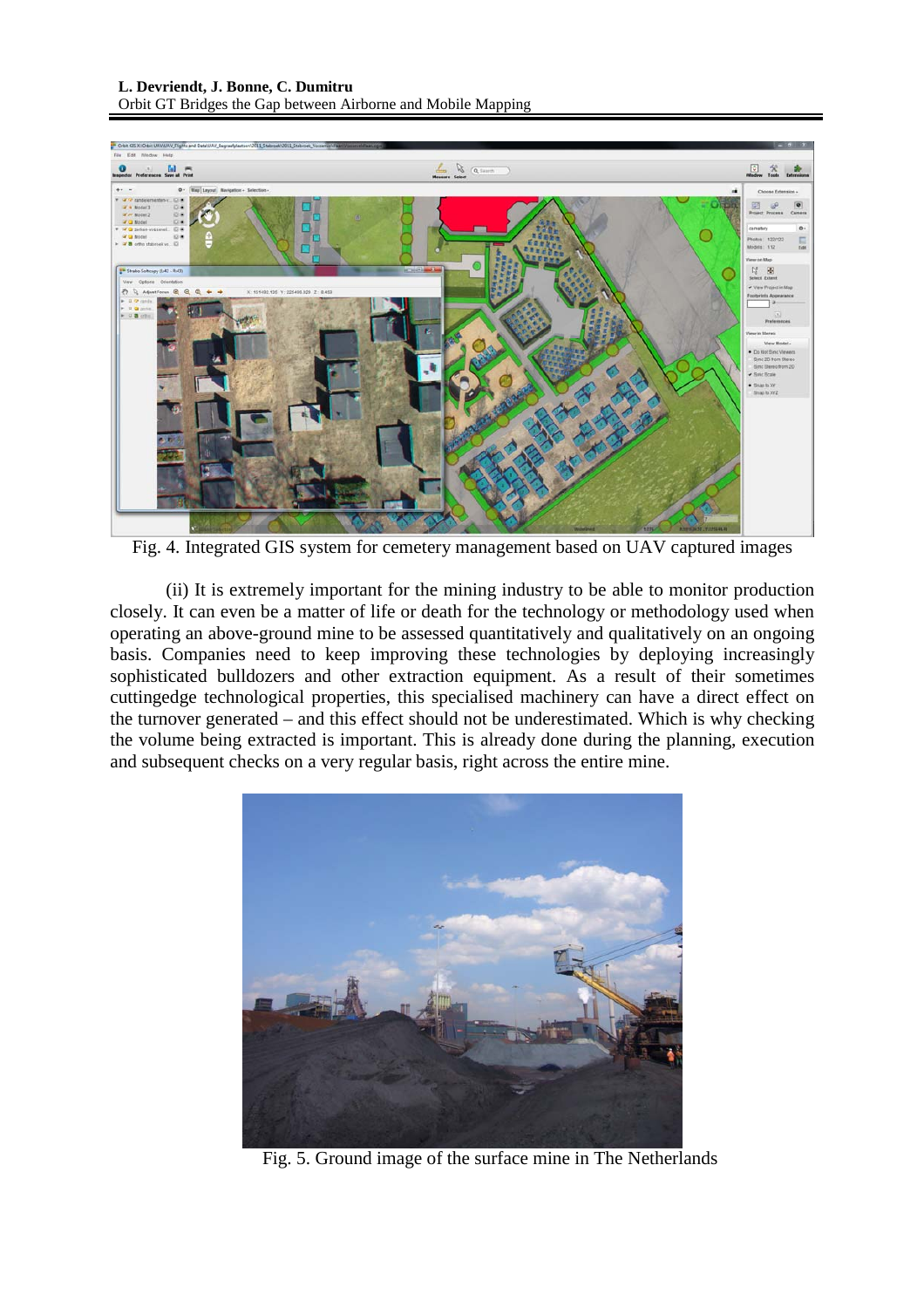Defining a 3D model of the area of a mine site is not only required for calculating volumes, but it also enables us to observe movements in the area on condition that the 3D modelling can be carried out repetitively within a specific period of time. A 3D model is also an important tool for complying with the strict safety requirements so that are no human victims or other damage caused to the infrastructure of the mine. These days, determining a 3D model of a mine site is usually done using LIDAR laser scanning units, both on the ground and from the air, with the accompanying sky-high costs involved. Orbit GT has developed a technology based on photogrammetry in which aerial photographs are produced using a UAV (Unmanned Aerial Vehicle). This device is fitted with a carefully calibrated metric camera and is guided by GPS so that exactly the same flight can be carried out to precision at different times. This UAV Surface Mapping technology means that a particular site can be mapped repeatedly, thereby enabling the volume to be calculated each time. Interpreting the different volumes provides a good image of any movements in the ground.





Fig. 7. The resulting 3D model of the surface mine.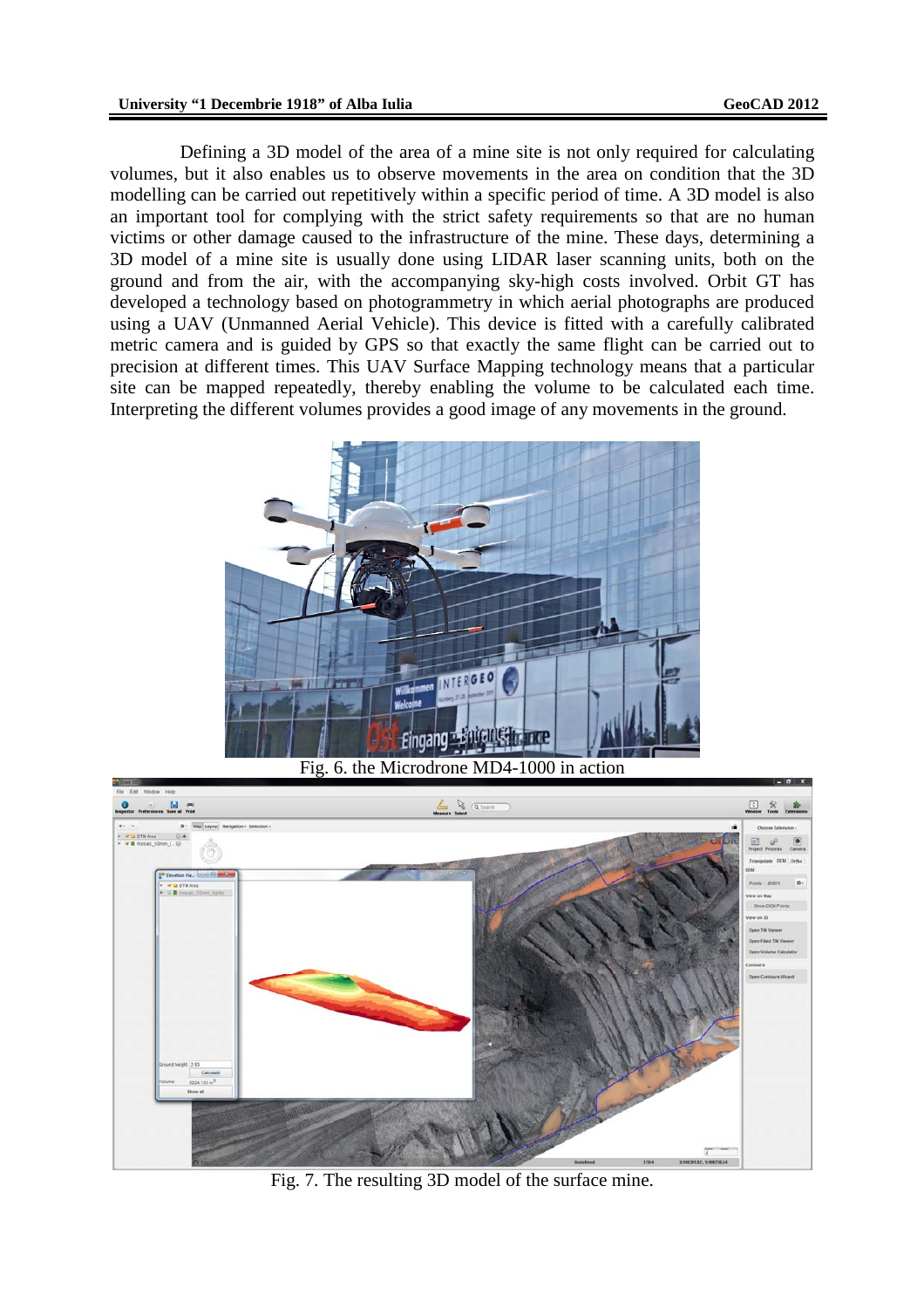### **Mobile Mapping and Asset Inventory Management**

The Orbit Asset Inventory Management solution is the perfect tool to bridge Mobile Mapping content to your GIS database, enabling anyone to use the Mobile Mapping content and to create and maintain any inventory of e.g. public domain objects. Mobile Mapping gets you anything between normal imagery and high density point clouds. The data gathered from mobile mapping can be reduced to 2 types of data: photographic material, and scatter dots.



Fig. 8. High density point clouds over river Thames

We know the photographic material best as 360° panoramic images. Scatter dots are gathered in large numbers to created scatter diagrams. The various recording techniques result in a difference in quality, density and accuracy. Some techniques focus on image material, while others concentrate on laser-measure scatter diagrams. In all cases, obtaining this material is just the first step. It is usually desirable to use the data gathered to identify the objects in question that we want to locate as users, i.e. to make an inventory. Based on image material with accurate positioning, we are able to measure a great many objects. We take measurements in 2 images, as with classic photogrammetry. The result is a coordinate that we store in our GIS file. This is also identical to photogrammetric mapping. With mobile mapping image material, we have an additional advantage: we can document the point measured with a snapshot of the photo. We can also add in other properties of the object as attributes to the measurement. For example, a height, a width or some other dimension. This is an essential part of any Mobile Mapping system. The Orbit AIM software stands out from the crowd as a powerful, easy-to-use application for interpreting and extracting specific content. The Orbit AIM software enhances the geographical database with the required intelligence. Based on image material with accurate positioning, we are able to measure many objects but each meta-information can be added to each object: attribution, classification, snapshots, and photos, through entire documents.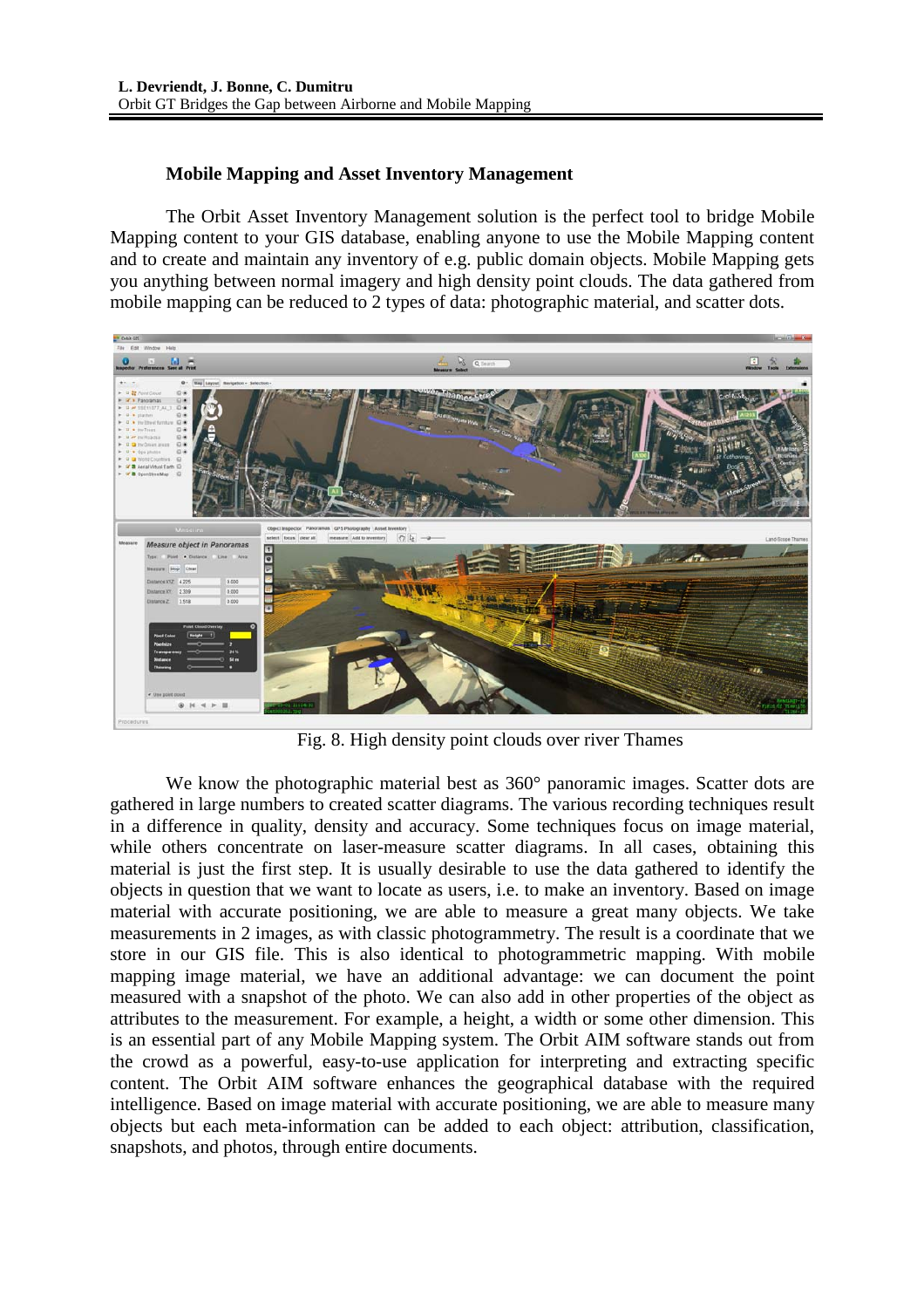#### **University "1 Decembrie 1918" of Alba Iulia GeoCAD 2012**

The technological development has given us the possibility to combine top quality camera's, lidar, GPS, IMU and odometers in a single setup, combined with the processing power, transmission and storage capacity that is inherent with capturing huge amounts of data in a continuous way, a MoMa car drives around at normal traffic speed and can easily gather terabytes of data in a single half-day run.

#### **Using Mobile Mapping to enhance Situational Awareness**

Situational Awareness is a term used by intervention and defence forces to describe the understanding of the location and situation in which they need to operate. There are quite some cases in which mobile mapping content, and especially panoramic images, can aid to lift this understanding to a higher level. Let's take a look on some dramatic advantages for Police, Defence, and other Public SafetyForces.

#### *MoMa in Crime Analysis*.

Crime and strategic analysts can use Orbit tools to manually and automatically map any crime phenomenon. Traditional results can be statistic, a density or heat map, up to fine graded results on address locations. Orbit's Business Intelligence tools add drill-down graphs and maps to list and report.



Fig. 9. Interpreting crime records.

As a researcher digs deeper into the analysis results, panoramic imagery can help identify the situation in which crimes have taken place : by simply looking around on the spot, and comparing that to other spots that have suffered a simila crime, a situational analysis may result in better determination of the problem at hand, and finally in improved crime prevention**.** 

### *MoMa in Contingency Planning*.

The Contingency Planning extension to Orbit GT 's core GIS system uses the standards in conventional signs to prepare for manifestations, sports or any other event that require security forces to supervise, mainting public order and intervene where and when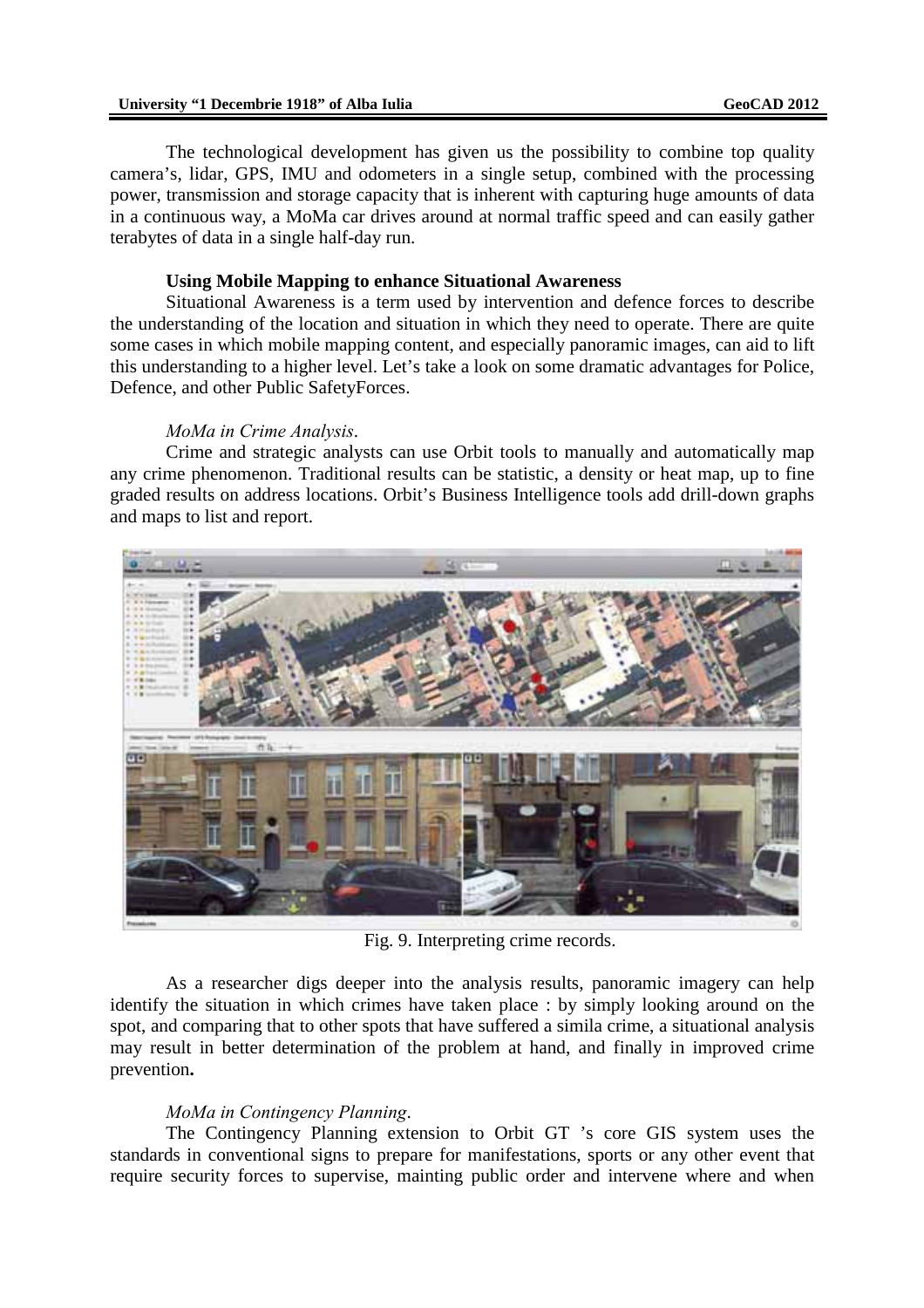required, in proportion to the given situation. The extension allows preparation, briefing, live registration and debriefing/playback. Especially the briefing moment benefits dramatically from MoMa content. For example, every single location that holds any risk during a manifestation can be clearly shown, in detail, to each participating officer. No need to go out of take random pictures, just look at the string of panorama's that follow the route.



Fig. 10. Situational insight when briefing for event safety operations

## *MoMa for Fire Departments.*

As for Contingency Planning, Fire Departments have equal dramatic advantages from mobile mapping content. The availability of a realistic view of the environment is a paramount asset to intervention preparations, safety planning, risk analysis and real time intervention challenges.

## *MoMa for Military and Intervention Forces Training.*

As for Contingency Planning, mobile mapping can be used for police and military training purposes. Instead of building a 3D model of an exercise zone just to discuss tactics or explain training instructions, MoMa content can be easily captured for any training field at much lower cost, fully up to date and very realistic. Just mount your hardware on a quad and you're ready to capture any battlefield or training compound.

## *MoMa in Mobile Applications.*

The availability of MoMa content, especially the panoramic imagery, will raise demand to have it ready on mobile devices. Orbit GT already delivers a MoMa Publishing Server and smartphone/tablet apps to wirelessly access this innovative content. By combining this with your real life or database content, either overlaying on the panoramic image or comparing the same cointent using Augemnted Reality, Public Safety forces can gain immensly from these new technologies.